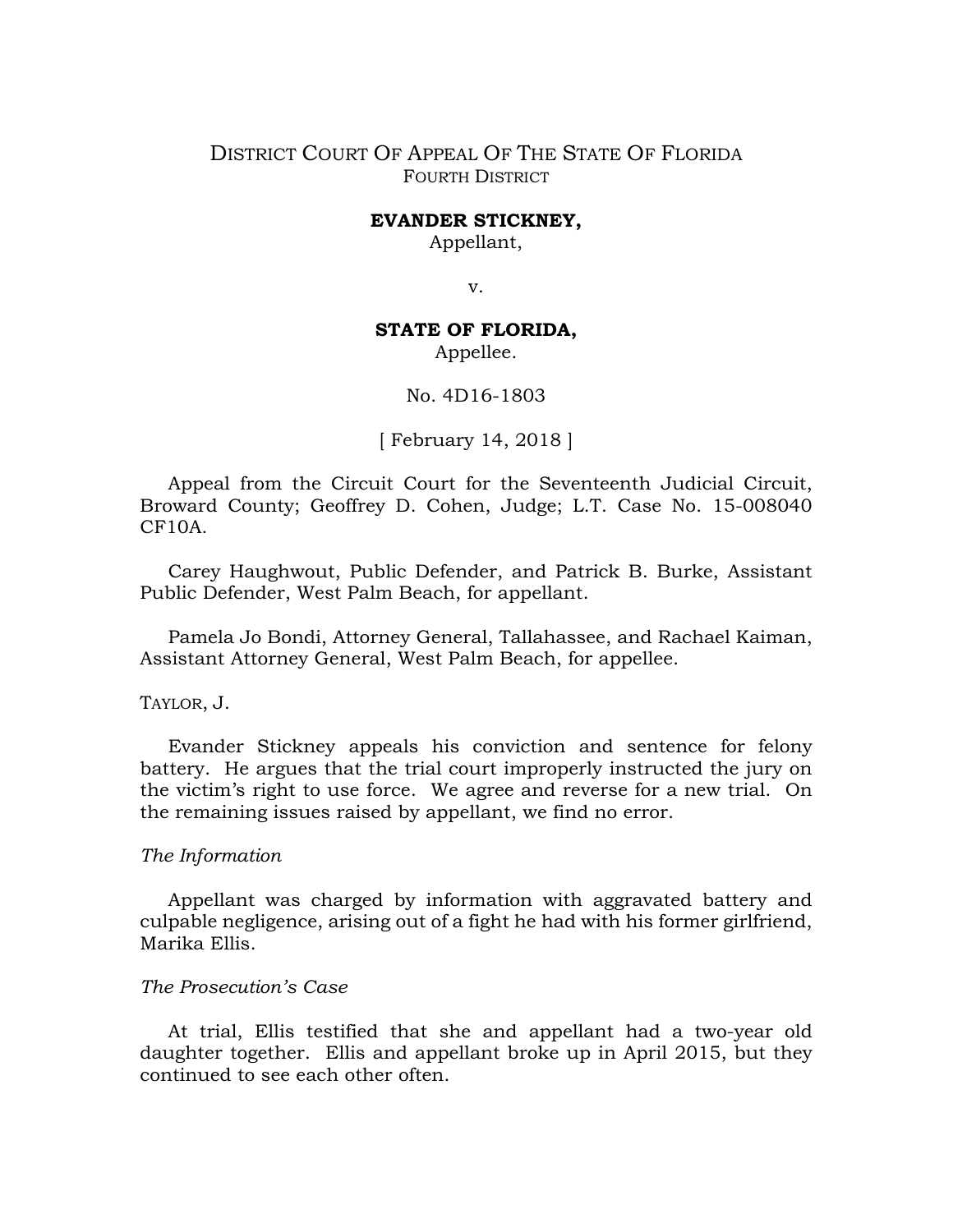A few days before the incident that led to the criminal charges against appellant, Ellis learned that a woman whom appellant was seeing was pregnant.

On the day of the incident, appellant wanted Ellis to come over so he could explain to her what was going on with the other woman. Ellis arrived at appellant's house shortly before noon and went to appellant's bedroom. Ellis brought their daughter with her. Appellant's aunt, cousin, and grandmother were also in the house.

While appellant and Ellis were talking, appellant received a text message from the other woman. Appellant got upset and threw his phone.

Ellis left to go to the store but eventually returned. Appellant was lying down in his bedroom and appeared to have been crying. Ellis sat on the bed and put their daughter near appellant, hoping to brighten his spirits. Appellant instead got upset and "kind of pushed back" towards their daughter. Ellis was able to grab her and intercept any contact.

Ellis then got up and said she was "getting the hell out of there." Appellant responded, "[T]hen get the fuck out." Appellant got up and was angry. He and Ellis started yelling at each other. Appellant's aunt and cousin came into the room.

As Ellis tried to walk around appellant to leave, she grabbed some cereal that was on the dresser so that she would have some food on hand in case her daughter got hungry. Appellant grabbed Ellis's hand, she let go of the box, and the cereal spilled on the floor. Appellant said to his aunt and cousin, "Do you see this shit?"

Appellant hit Ellis's back from behind as she was holding their daughter, causing her to stagger but not to fall. Appellant then backed Ellis into the corner. Appellant's cousin told appellant to let Ellis go, and then attempted to get the child from Ellis.

Appellant pushed Ellis's head several times with his finger or hand, and told her, "Now I have to fuck you up." At that point, Ellis was holding a bag containing two drinks: one in a glass bottle and the other in a plastic bottle. Ellis flung the bag at appellant. Ellis assumed that it hit him, because he grabbed his head.

Appellant then punched Ellis in the face, causing Ellis to drop their daughter onto the bed. After the first swing, appellant continued to punch Ellis in the face. Ellis lost two teeth, sustained a broken jaw, and suffered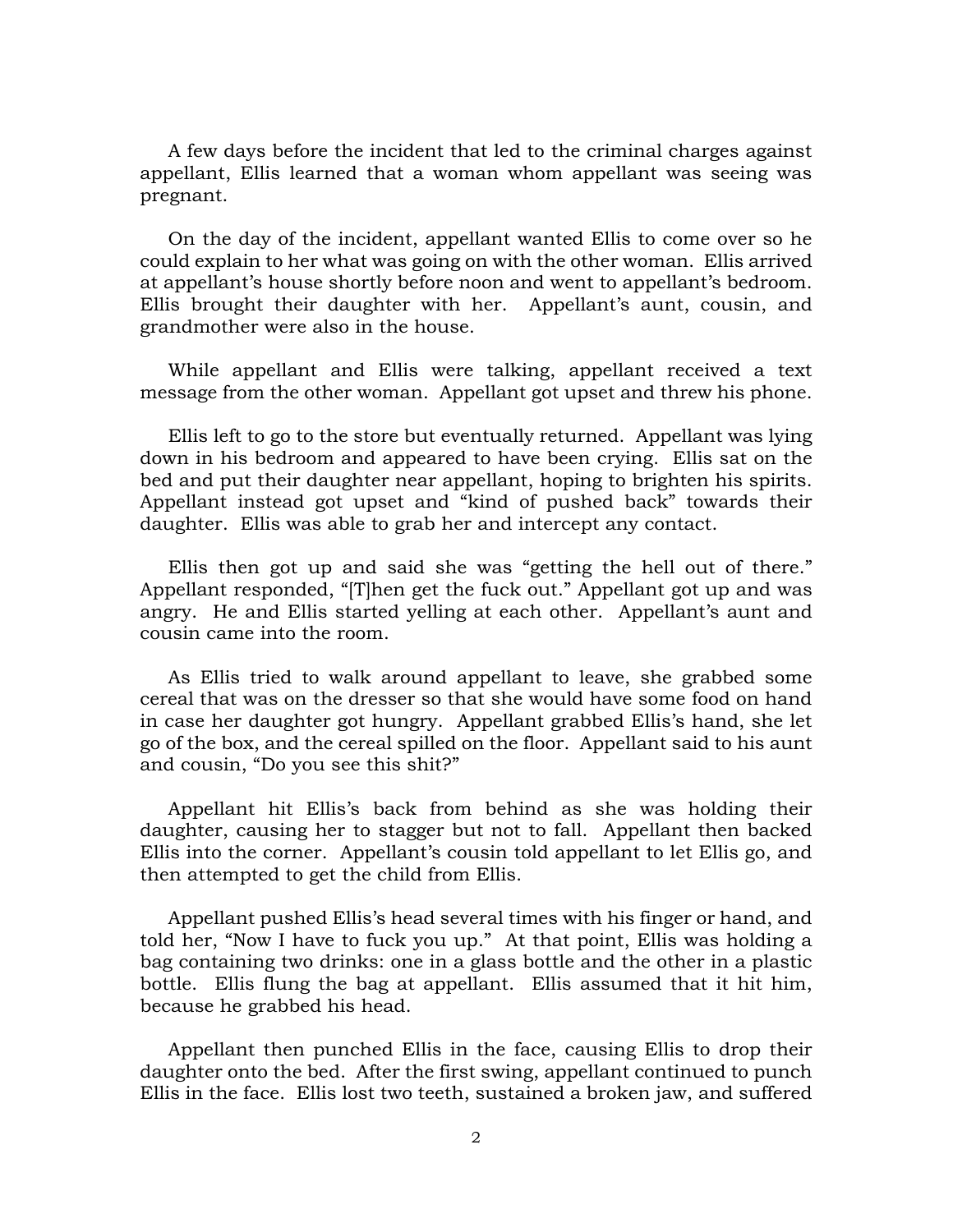black eyes. The State introduced photos of Ellis's injuries and presented medical testimony about her injuries.

Appellant eventually stopped punching Ellis. He left the residence and Ellis called 911. During the 911 call, Ellis screamed for about three minutes and then reported that appellant fought her because she poured out some cereal. Ellis also described her injuries.

Photos of appellant after the incident show him with a laceration above his left eyebrow.

The day after the incident, appellant sent a text message to Ellis in which he apologized.

Sergeant Martin interrogated appellant. During appellant's statement to the detective, appellant said in relevant part that: (1) Ellis threw cereal on the floor after he told her to leave; (2) they were initially yelling in each other's faces, but were not touching each other; (3) she then repeatedly hit him in his eye with a drink bottle until the bottle busted; (4) he "just retaliated" and hit her; and (5) he knocked out her teeth, but did not swing at her with the intent to knock out her teeth.

#### *The Defense's Case*

The defense presented the testimony of appellant, his grandmother, and his cousin. For purposes of this opinion, we will focus on appellant's testimony.

Briefly, appellant testified that, prior to Ellis hitting him with the bottle, he did not point his finger at her or punch her. Ellis hit appellant "at least twice" with the bottle, and the bottle broke. When Ellis hit appellant the second time with the bottle, appellant swung at her. Appellant swung "immediately after" Ellis hit him with the bottle. Ellis continued to hit appellant after striking him with the bottle. Appellant testified that he stopped swinging when Ellis stopped. He claimed that he was just trying to protect himself.

### *Jury Instructions*

During a preliminary charge conference, the trial court stated that "the evidence suggests that [Ellis] could avail herself of the defense of selfdefense," and that Ellis would seem to be "entitled" to a special jury instruction with respect to her right to use self-defense. The trial court asked whether the State wished to have a self-defense for the benefit of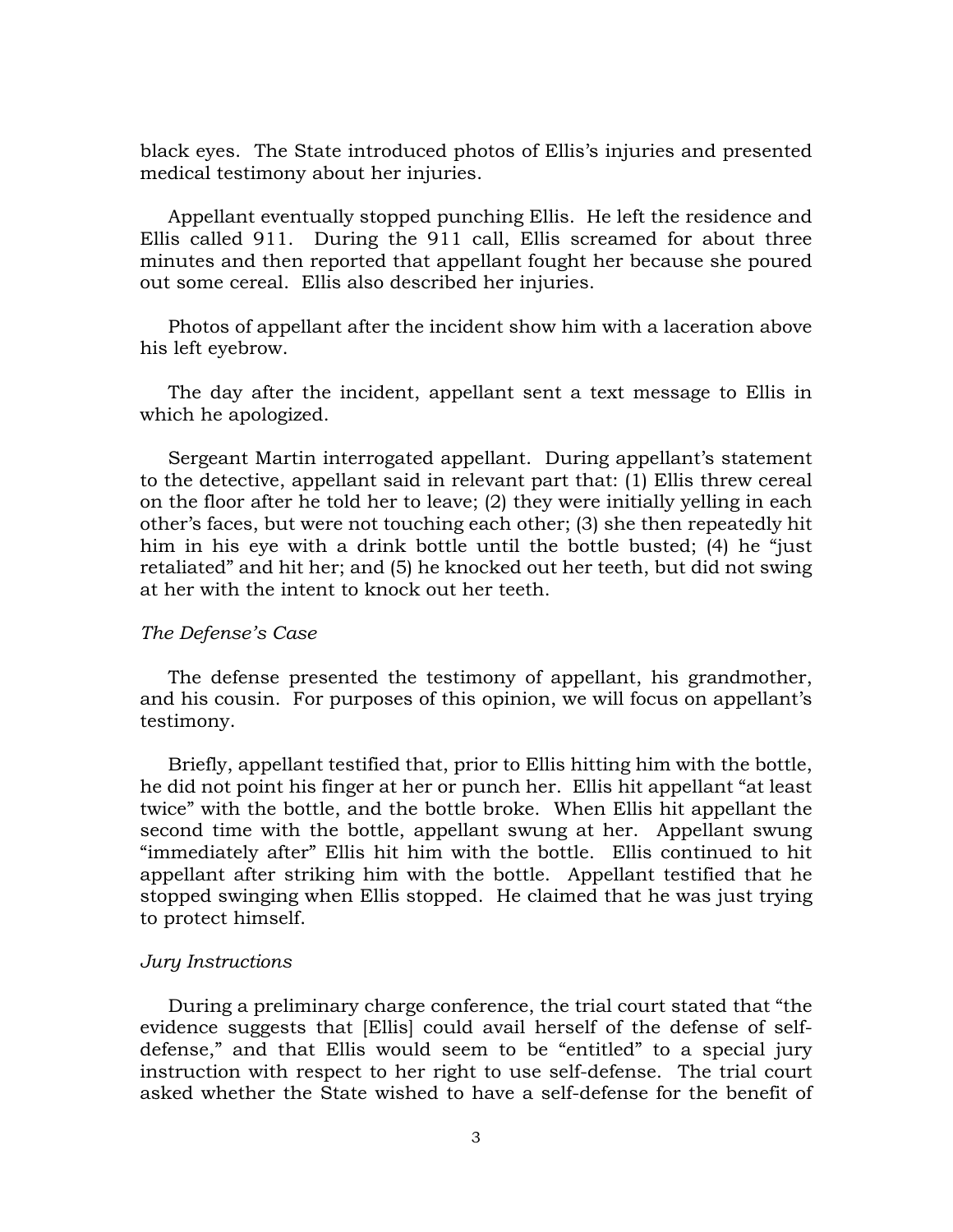Ellis, and the State responded in the affirmative. The trial court then replied: "I suggest that it should be done, and you need to prepare that, but be careful how you do that. I would suggest that you track the language of the Self-Defense Instruction . . . ."

Later, during the final charge conference, defense counsel objected to the proposed jury instruction concerning Ellis's right to use self-defense. He argued that the victim was not on trial and that such an instruction was not appropriate. The trial court ruled that the instruction was "entirely appropriate."

Thus, in addition to instructing the jury on appellant's right to use nondeadly force in self-defense, the trial court instructed the jury on the victim's right to use non-deadly force in self-defense.

Appellant did not request an instruction on the justifiable use of deadly force, and the trial court did not give such an instruction.

#### *Closing Argument*

In closing argument, the State argued that Ellis acted in self-defense when she hit appellant with the bottle, and pointed out that the jury would receive a jury instruction "on how Ms. Ellis was using self-defense." The State also argued that appellant did not act in self-defense because, among other things, the "threat was already over" when he started hitting Ellis.

#### *Verdict and Sentence*

The jury found appellant guilty of the lesser included offense of felony battery as to Count I, and found appellant not guilty as to Count II. The trial court sentenced appellant to three years in prison, followed by two years of probation. The trial court also ordered appellant to make restitution.

### *Appellate Analysis*

On appeal, appellant argues that the trial court erred by instructing the jury on the alleged victim's right to use self-defense. Appellant contends that the instruction was misleading and improperly shifted the focus of the case from appellant's claim of self-defense to the right of the victim to hit appellant with a glass bottle. Appellant complains that the instruction was not only irrelevant, but it created a presumption of provocation.

A trial court's decision to give or withhold a jury instruction is reviewed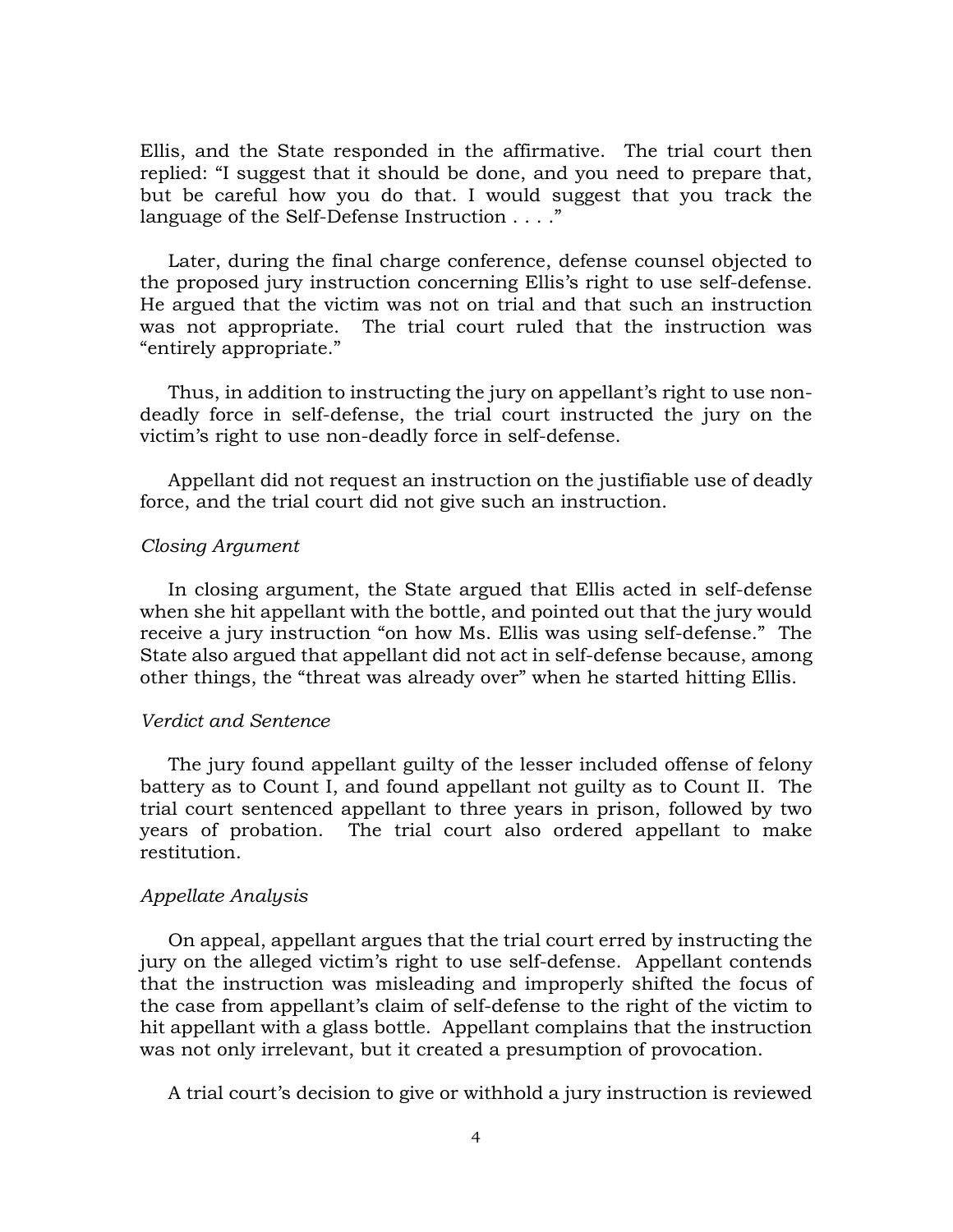for an abuse of discretion. *Calkins v. State*, 170 So. 3d 888, 889 (Fla. 4th DCA 2015). However, the trial court's discretion on a jury instruction issue "is strictly limited by case law." *Newman v. State*, 976 So. 2d 76, 78 (Fla. 4th DCA 2008).

Florida courts have held that it is error for a trial court to modify the standard jury instructions and instruct the jury on the victim's right to use force. *See*, *e.g.*, *Butler v. State*, 493 So. 2d 451 (Fla. 1986); *Mann v. State*, 135 So. 3d 450 (Fla. 5th DCA 2014).

In *Butler*, the seminal case on this issue, the Florida Supreme Court held that giving an instruction on the justifiable use of force in one's home was reversible error where the alleged crime of attempted murder occurred in the victim's home and where the victim denied attempting to use force. 493 So. 2d at 452–53. There, the trial court gave a modified version of the standard instruction on the justifiable use of force in one's home by changing the word "defendant" to "person." *Id*. at 452.

On appeal, the Florida Supreme Court found that the instruction (1) was unrelated to the evidence at trial, and (2) was extremely confusing and misleading. *Id*. The court reasoned: "The instruction improperly shifted the focus of the case from the applicability of the defense of self-defense to the right of the victim to fight force with force. As a result, the confusing and misleading instruction virtually negated the defendant's only defense, that of self-defense." *Id*. at 453.

Relying upon *Butler*, the Fifth District in *Mann* held that a modified jury instruction on the victim's right to use non-deadly force in defense of his property improperly shifted the focus of the case from the applicability of the defendant's claim of self-defense to the victim's right to use non-deadly force to protect his wife's cat. 135 So. 3d at 455. The court explained that "because [the victim] was not charged with any offense, *his* right to act in defense of his wife's cat is irrelevant." *Id*. The court further found that the instruction "improperly creates a presumption of provocation," and "might lead a reasonable jury to conclude that [the victim's] right to use non-deadly force precluded [the defendant's] right to use deadly force." *Id*. 456.

Several other post-*Butler* cases have reached similar conclusions. *See Hansen v. State*, 898 So. 2d 201 (Fla. 2d DCA 2005); *Desouza v. State*, 650 So. 2d 170 (Fla. 4th DCA 1995); *Mason v. State*, 584 So. 2d 165 (Fla. 1st DCA 1991). For example, in *Mason*, the First District explained that an instruction on the victim's right to use self-defense in the home "was misleading and confusing since it tended to shift the focus away from the